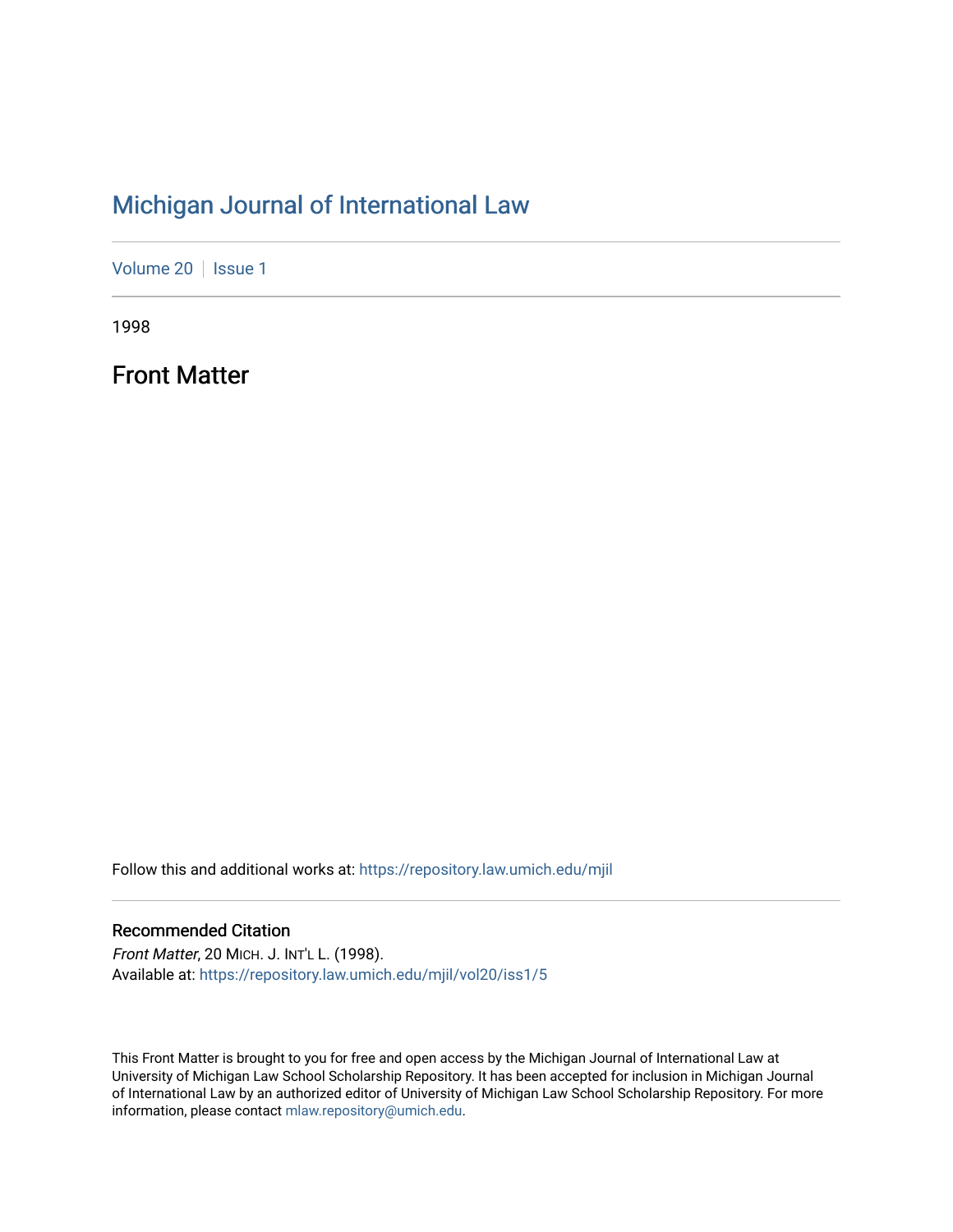# **MICHIGAN JOURNAL** OF **INTERNATIONAL** LAW

**VOLUME** 20

**1998-1999**